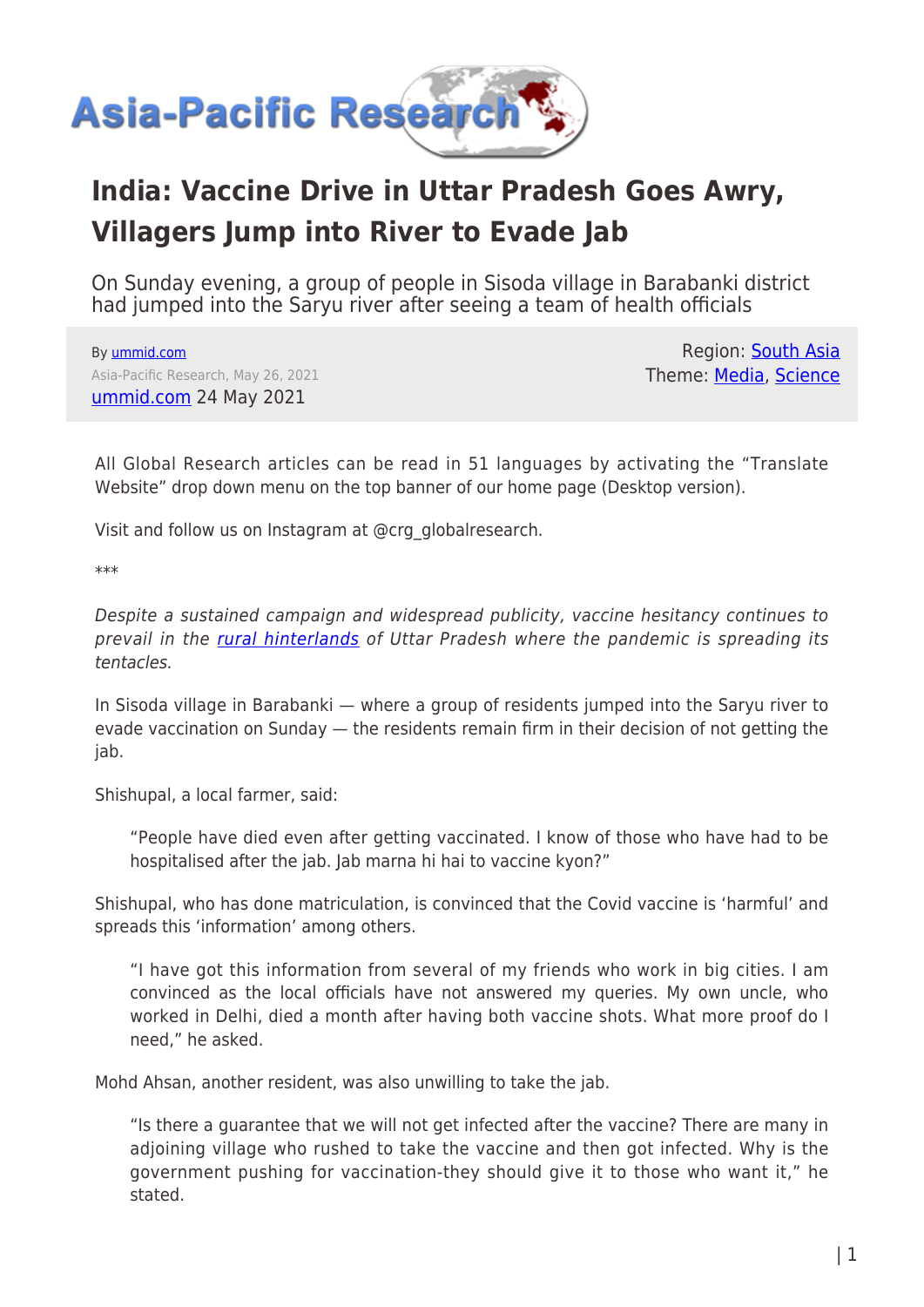## **"Rumours"**

Besides this, rumours abound in the village that the vaccine causes 'impotence' and this is mainly responsible for driving the men away.

On Sunday evening, a group of people in Sisoda village in Barabanki district had jumped into the Saryu river after seeing a team of health officials.

The health team had gone to the village to give Covid vaccination to the local residents.

Sub-Divisional Magistrate of Ramnagar tehsil, Rajiv Kumar Shukla, said about 200 people of the village ran away from the village because of the fear of vaccine and reached the Saryu shore. When the health team reached the river, these people jumped into the river.

## **"A poisonous injection"**

Shukla said he made the villagers understand the importance and benefits of vaccination, and tried to dispel the myths, following which only 18 people in the village got the jabs.

The villagers said they jumped into the river because some people had told them that this was not a vaccine, but a poisonous injection.

It took a great deal of convincing to get people come out of the river.

Sisoda is a village with a population of 1,500 people located in the Terai, 70 km from the district headquarters of Barabanki.

Nodal Officer Rahul Tripathi said that they were continuing efforts to convince the local people about the benefits of vaccination and also dispel misconceptions.

Chief Minister Yogi Adityanath has announced reward for Covid-free villages with 'Mera Gaon-Corona Mukt Gaon' campaign.

\*

Note to readers: Please click the share buttons above or below. Follow us on Instagram, @crg\_globalresearch. Forward this article to your email lists. Crosspost on your blog site, internet forums. etc.

Featured image is from ummid.com

The original source of this article is [ummid.com](https://ummid.com/news/2021/may/24.05.2021/covid-vaccine-drive-in-uttar-pradesh.html) Copyright © [ummid.com](https://www.asia-pacificresearch.com/author/ummid-com), [ummid.com](https://ummid.com/news/2021/may/24.05.2021/covid-vaccine-drive-in-uttar-pradesh.html), 2021

## **[Comment on Global Research Articles on our Facebook page](https://www.facebook.com/GlobalResearchCRG)**

**[Become a Member of Global Research](https://store.globalresearch.ca/member/)**

Articles by: **[ummid.com](https://www.asia-pacificresearch.com/author/ummid-com)**